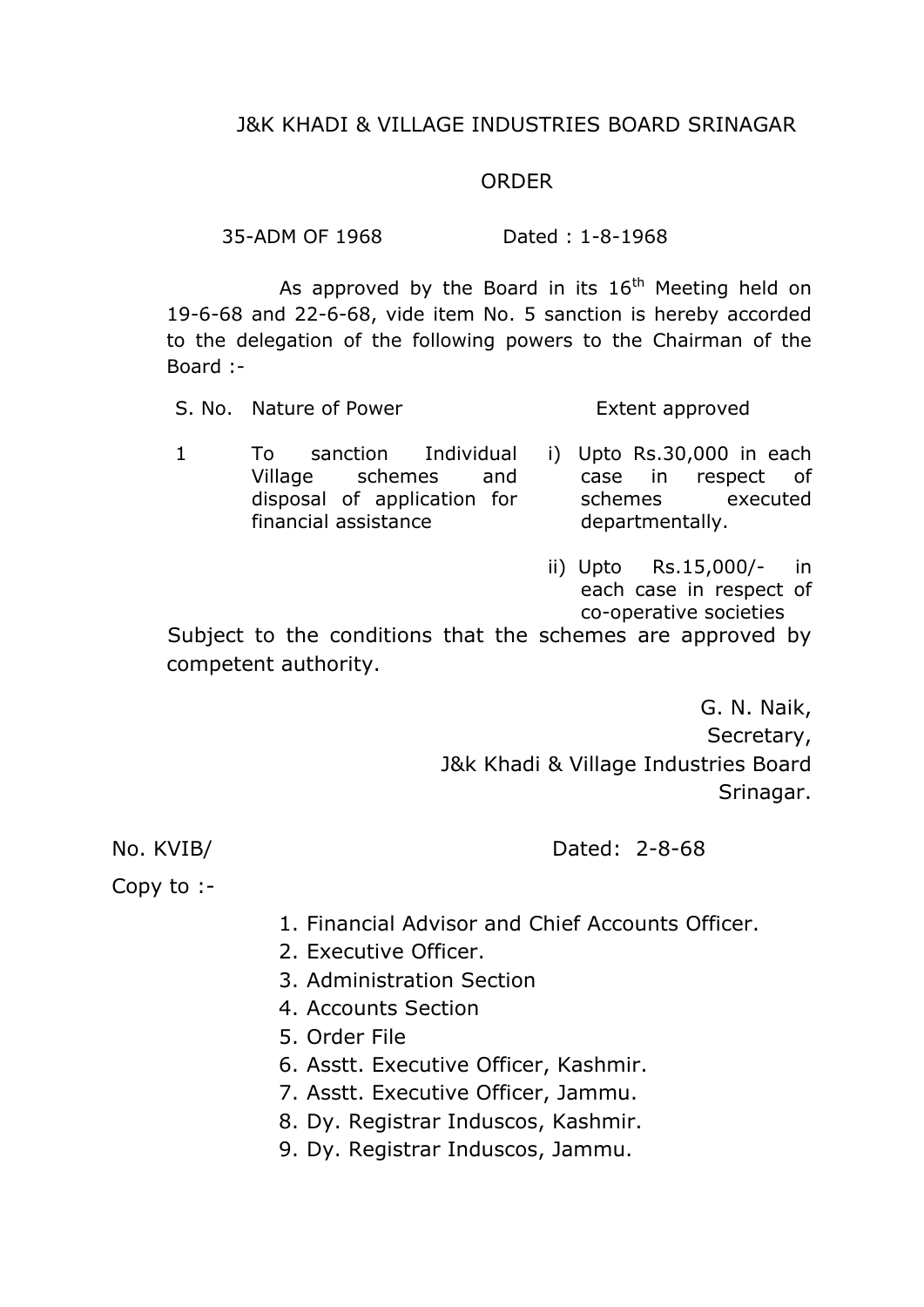# J&K KHADI & VILLAGE INDUSTRIES BOARD SRINAGAR

#### ORDER

No. 65-ADM OF 1968 Dated : 3-10-1968

In partial modification of this office order No. I-ADM of 1968 dated 12-4-68, sanction is hereby accorded to the enhancement of imprest for the provincial offices of Jammu and Kashmir as under :-

1. Kashmir office Rs. 7000 Instead of Rs. 5000/-

2. Jammu office Rs. 10000 Instead of Rs. 5000/-

Subject to the conditions that the schemes are approved by competent authority.

> G. N. Naik, Secretary, J&k Khadi & Village Industries Board Srinagar.

No. KVIB/ Dated: 2-8-68

Copy to :-

Financial Advisor and Chief Accounts Officer.

Executive Officer.

Asstt. Executive Officer, Jammu/Kashmir.

Order File.